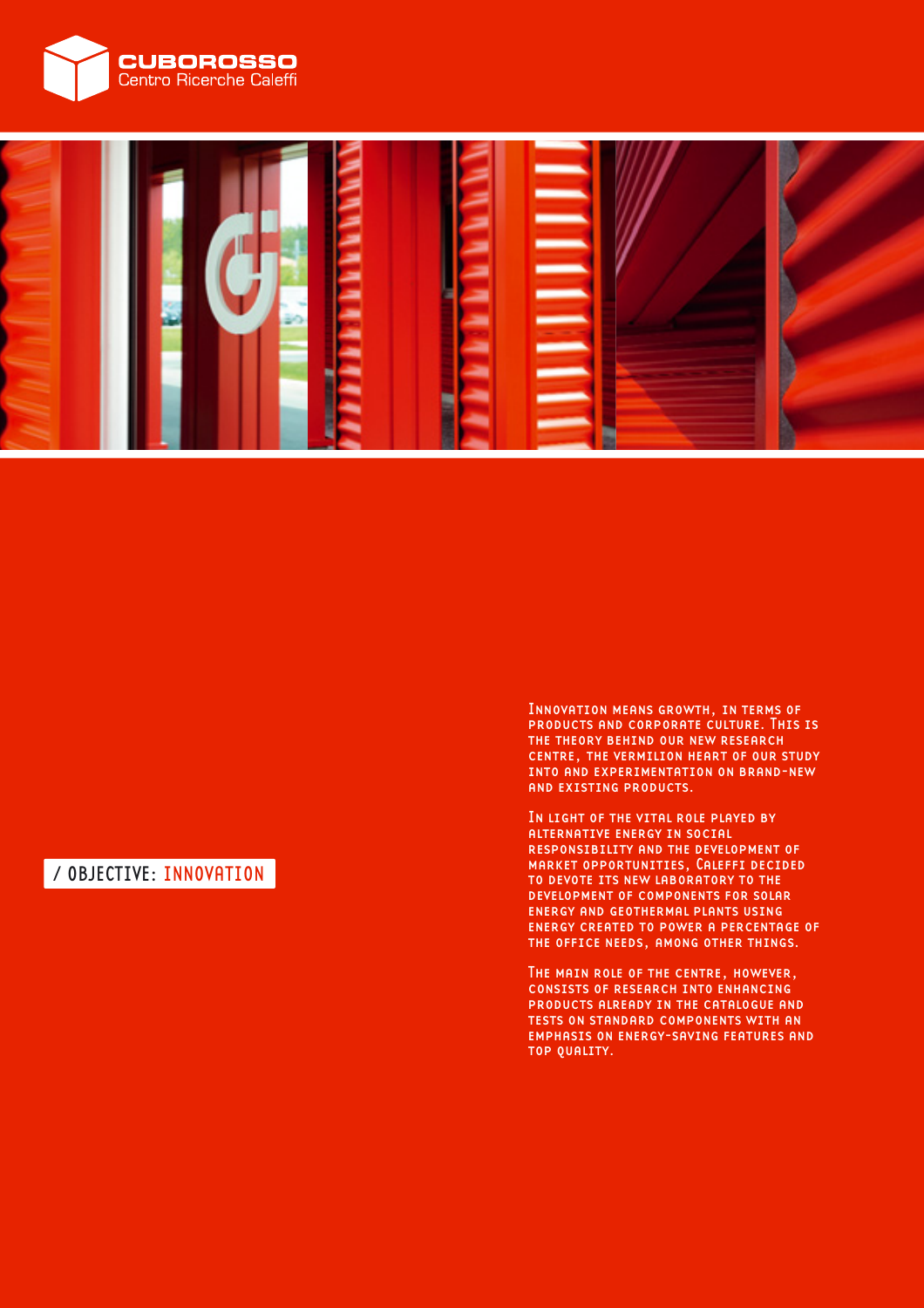### / WHY CUBOROSSO ?

Red in honour of the colour of science and Italian technology as symbolised by the major industrial brands and the leading Italian technology parks:

entrepreneurship and scientific research striving for excellence. Red to make the building stand apart from its regional setting.

A cube that brings together corporate solidity with the scientific nature of research, a SYMBOLOGY THAT CONTAINS THE essence of Caleffi commitment: continual enhancement.

This has been the intention of architect Francesco Rusconi-Clerici of Milan's Studio Tekne, "The construction needed to provide a strong model of innovation with an even stronger visual impact than the group's main production site.

Therefore the building was conceived as a showcase of a WEALTH OF TOOLS, EQUIPMENT AND controls, fitted into a precise, modular and metallic box, because iron represents adaptability and flexibility, mirroring the company philosophy".



## / RESEARCH CENTRE ACTIVITIES

The research and design of new products and systems for thermal and sanitary installations Research and creation of new components for thermal and sanitary installations prioritizes product reliability, longevity, LOW-NOISE LEVELS AND ENERGY-SAVING FEATURES. As a result the individual components are designed to form part of regulatory groups to avoid energy wastage by adherence to increasingly specific norms.

#### The research and design of new products and systems for thermal energy and solar plants, heat pump and geothermal **SYSTEMS**

Following the considerable expansion of the solar energy sector, research into components for thermal plants that exploit it to the full has met with great success. A large number of solar panels have been fitted to the new research centre. The hot water produced by this system is used not just for research into components and systems for the panels themselves but also feeds the internal services of the Caleffi factories, thereby avoiding the consumption of fossil fuels.





#### The total surface area is split into three levels: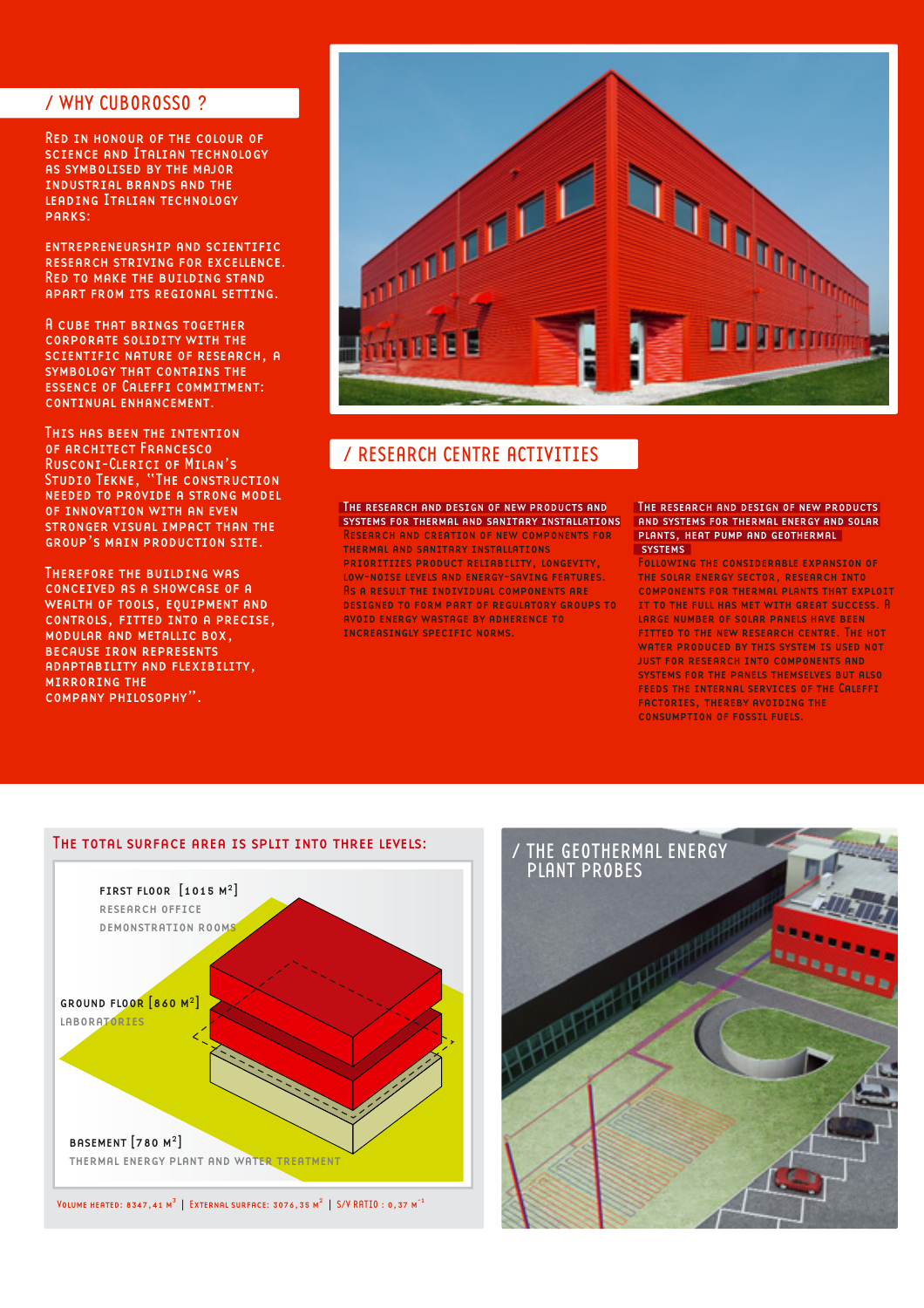

Another fundamental activity is the development of components for heat pumps powered by geothermal energy.

#### Research into the applicability of new system technologies

Research and tests on new materials

### Ratification of new articles and

maintenance of existing certifications LARGE QUANTITIES OF CALEFFI PRODUCTS ARE ratified by various international bodies. The role of the research centres is the maintenance of the certifications relating to Caleffi products.

#### ENDURANCE TESTS ON PRODUCTS SUBJECTED TO critical work conditions

Products are subjected to normal working use and to a combination of very critical pressure and temperature. The research centre performs life testing on products considered at risk, recreating work conditions and (deletion) managing to diagnose possible faults, intervening in a timely manner on possible modifications to be adopted.

All thermal vector fluids (hot and cold WATER) FROM LABORATORY TESTS ARE COMPLETELY reused to avoid dissipation of their

residual thermal energy. To these ends there are plans to construct a series of tanks to reuse the hot and cold water from the development tests.

#### Types of test installations

A large range of tests are undertaken in the new centre, but besides the chemical, mechanical resistance and hydraulic ones, the most interesting are the capacity/loss of load up to 120 m3 /h, the noise level according to ISO norms and endurance tests at temperatures up to 160°c and up to 200°c with steam.

Other particularly important controls are the corrosion tests in saline fog and the tests on extreme applications undertaken in a climactic chamber (in a temperature range of -40°c to 160°c and up to 95% humidity).

An automatic control system enables the management and recording of all parameters and operations of the airconditioning systems and building checks.







### / INFORMATION ON THE BUILDING

- > Air-conditioning
- Centralized air-conditioning system. Heating and cooling by a geothermal energy heat pump.
- > Thermoregulation systems Thermoregulation of rooms according to their ambient temperature.
- > Mechanical ventilation system. VENTILATION AND AIR EXCHANGE SYSTEMS.
- > Production and distribution systems for sanitary hot water Solar panels with respective stores of energy and integration from the methane gas boiler. Principle use to supply the adjacent Caleffi factory.
- > Thermal energy supply units Ceiling and wall convector fan units with 4-tube supply.
- > photovoltaic solar plant 19 kwp photovoltaic solar plant to power the centre's essential services.

### / Class A-type building

The materials and insulations used allow the building's energy requirements to be classified as class a (calculated according to the regulations: uni en 832, uni 10348, recommendation cti r 03/3 and correlated norms) with a square metre requirement accepted by the Casaclima agency.

The combination of geothermal heat pump and building/insulation type classifies the building as energy class a.

Energy classification of the research centre building Heating: 15,86 kWh/m2 per year